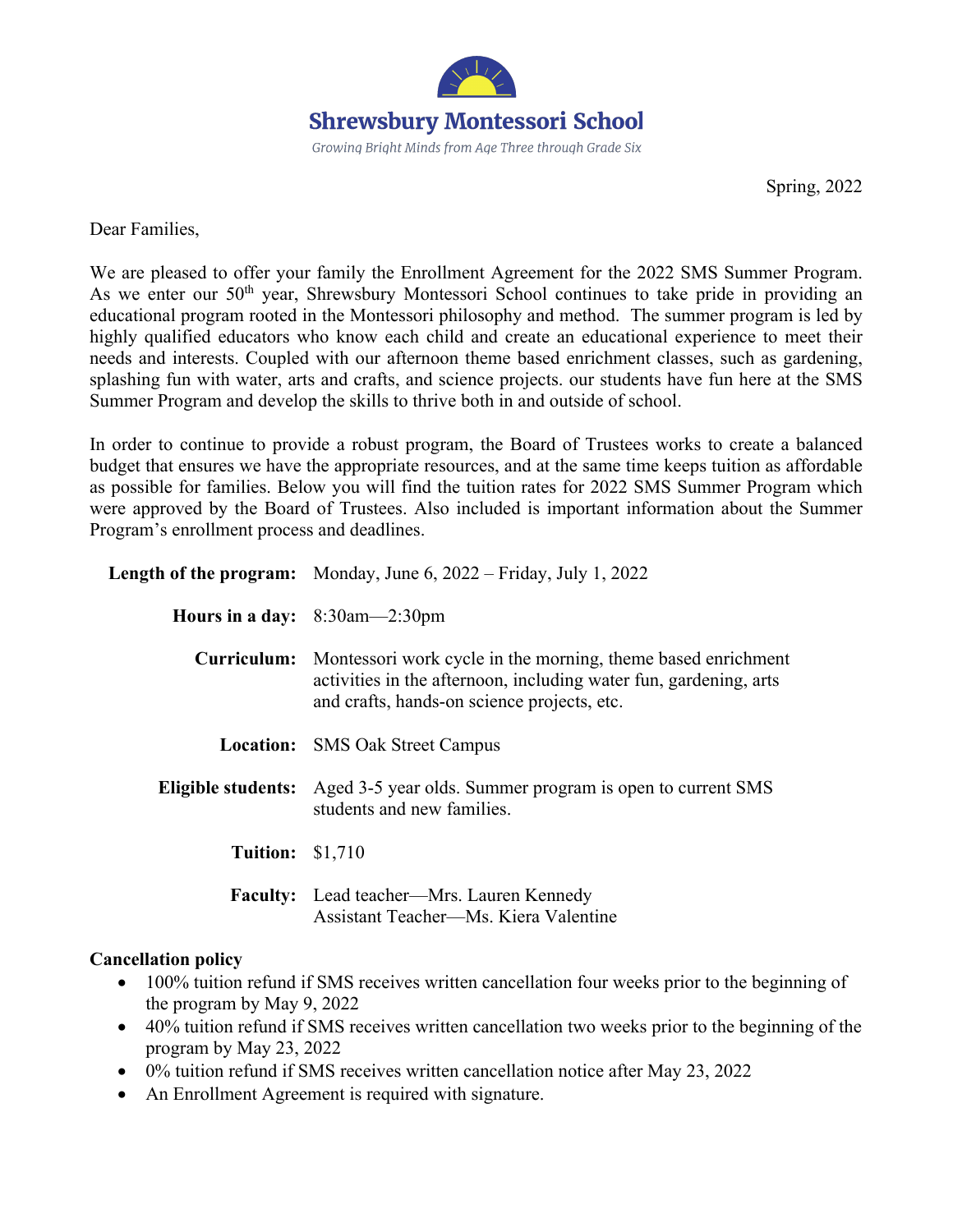

We thank your family for being a part of our SMS Summer community and look forward to continuing this educational journey with you and your child(ren). We believe that a Shrewsbury Montessori School education will continue to be a solid investment in your child's future. We enjoy working with your children and value our positive family relationships. If you have any questions, please know my door is always open.

Sincerely,

L

Amy Shen Head of School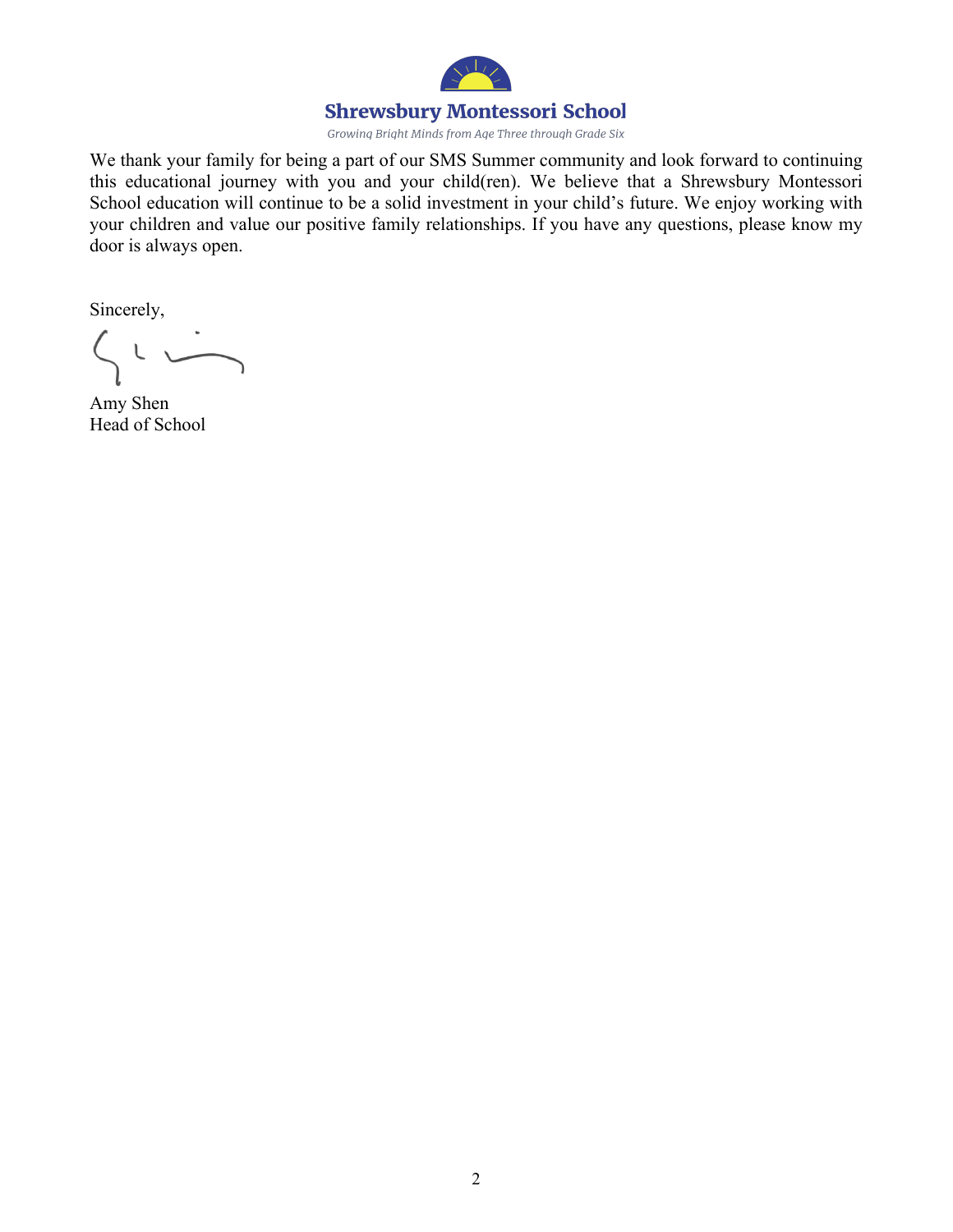

# **2022 SMS Summer Program Enrollment Agreement**

**Date: Date: Date:** *Date:* **<b>***Date: Date: Date:* **<b>***Date: Parameters Parameters Parameters Parameters Parameters Parameters* 

## **Financial Responsibility**

I understand and agree that I am unconditionally responsible for payment of the Student's 2022 SMS Summer Program.

I shall bear any and all costs of collection on the Student Account, including but not limited to administrative costs, attorneys' fees and costs, and collection company fees or other costs incurred by the School in the collection of any unpaid balance. Any bank charges for returned checks will be charged to the Student Account along with an administrative fee. I, jointly and individually, acknowledge my unconditional responsibility to pay the tuition and all other charges incurred by the Student for the entire academic year. I understand and acknowledge that the School will not refund or reduce any part of the tuition or other charges because of the dismissal, absence, or withdrawal of the Student either before or at any time during the academic year.

## **Cancellation of Agreement**

I understand that written notice of cancellation of this Agreement must be received by the Head of School or Director of Admission by these dates below to enable any portion of tuition refund:

- 100% tuition refund if SMS receives written cancelation notice four weeks prior to the beginning of the program by May 9, 2022
- 40% tuition refund if SMS receives written cancelation notice two weeks prior to the beginning of the program by May 23, 2022
- 0% tuition refund if SMS receives written cancelation notice after May 23, 2022

I also acknowledge and agree that the expenses of the School do not diminish with the departure of the Student, whether via withdrawal, expulsion, or for any reason voluntary or involuntary, either prior to, or during, the summer program, and that my obligation to pay the tuition and fees for the full Summer Program is absolute and unconditional after May 23, 2022. **If I do not provide the School with written notice of cancellation by 5:00 pm EST on May 23, 2022**, I am responsible for 100% of tuition as liquidated damages. I agree that the amount of liquidated damages is a reasonable estimate of the damages likely to be incurred by the School as a result of the Student's withdrawal on or after May 23, 2022 and that the actual damages are difficult or impossible to ascertain at this time.

# **Delinquent Account**

If the Student Account has not been paid in full within thirty (30) days of the due date, the School may, to the full extent permitted by law, enroll or re-enroll the Student, suspend the Student from classes and/or school events, dismiss the Student, or take any other action that the School deems appropriate. Any Student who is dismissed from the School will not be allowed to attend the School without special permission from the Board of Trustees. A late fee of \$75 per month will be assessed for any tuition payment not paid by the due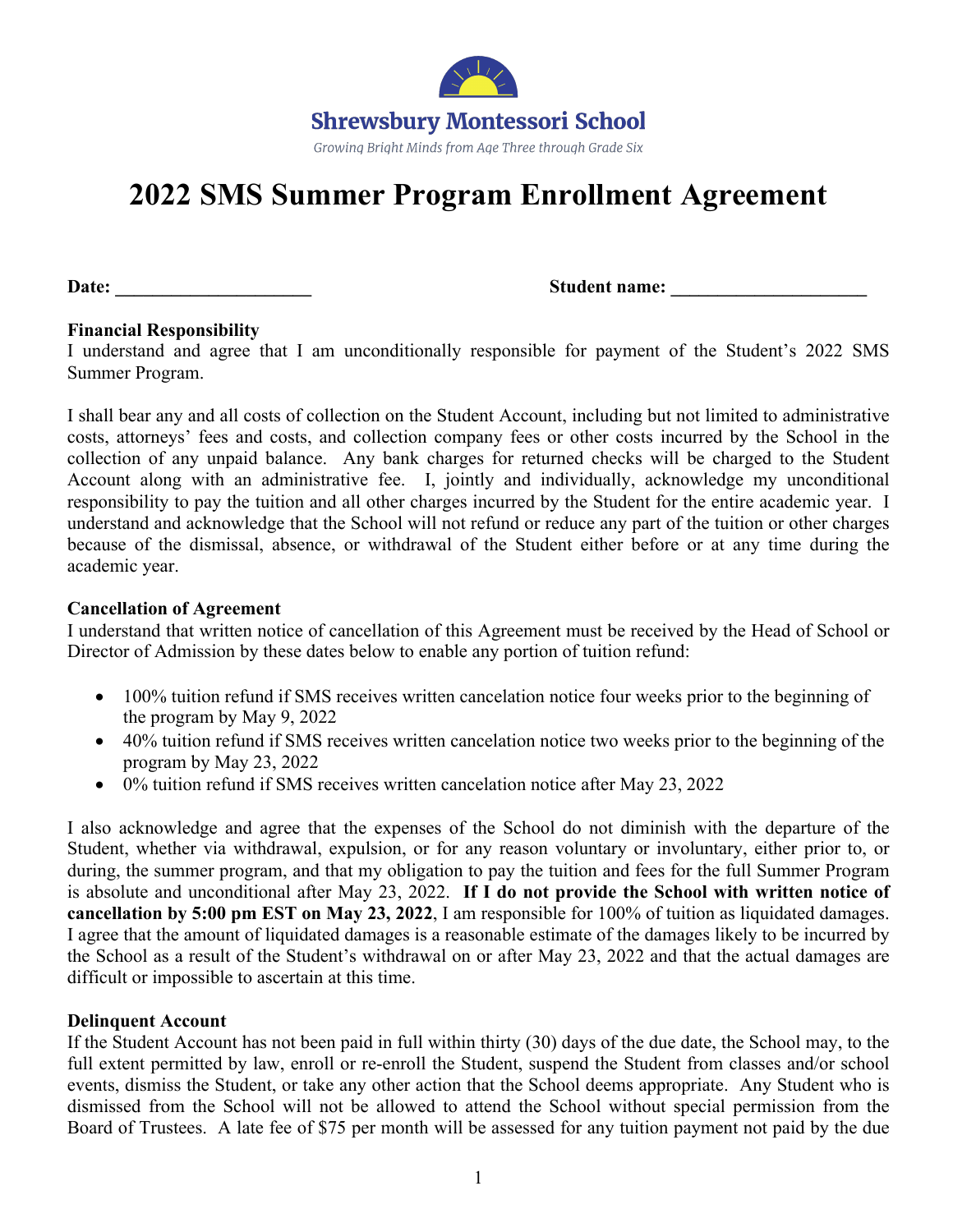

date, which is the first day of the summer program, June 6, 2022. Acceptance of late payments by the School shall not constitute a waiver of any subsequent delinquency, default, or breach of this Agreement.

#### **Educational Outcomes**

In its literature and in conversations with teachers and administrators, the School strives to describe its approach to education, but the School makes no representations or undertakings as to the kind, quality, or appropriateness of its education for the particular Student, nor does it guarantee any particular educational outcomes for any student. I understand that the School reserves the right, in its sole discretion*,* to change without notice, its course offerings, activities, class schedules, school publications, and personnel, as well as its policies, procedures, and practices as circumstances may require. The School will endeavor to provide prompt notice of any such changes. Enrollment by the School is not a guarantee of placement of the Student in a specific classroom with a specific teacher. The School makes no guarantee regarding the re-enrollment of other students or classroom composition in any particular program.

#### **Parent and Student Handbook**

The Student and I agree to comply with the School's policies, rules, regulations, and standards of academic and social behavior as stated in the School's Parent and Student Handbook (the "Handbook"). I understand that the Handbook sets forth general expectations regarding the Student's enrollment at the School, but that it does not constitute a contract between me and the School or the Student and the School, and that the School may deviate from the guidelines and expectations set forth in the Handbook in its discretion as individual circumstances may warrant. In the event of a conflict between the terms of this Agreement and the policies and provisions of the Handbook, the terms of this Agreement shall govern.

#### **Expectations**

The School believes that a positive and constructive working relationship between the School, the Student and the Student's parents or legal guardians is essential to the fulfillment of the School's educational mission and statement of values. The School requires parents, including those who are separated or divorced, to cooperate in the Student's best interests with respect to the Student's education, including avoiding being disruptive to the Student's education. Separated or divorced parents must provide details of the custody arrangement to the School and keep the Head of School at the School apprised of any changes in custody arrangements and other matters that may affect the Student or the School. The School shall have the right, in its sole discretion and without limitation, to suspend, dismiss, or refuse to enroll the Student if the School concludes that the Student, or a family member or other individual associated with the Student, has engaged in any behavior (whether on or off campus, and whether during the school year or otherwise) that, in the School's discretion, interferes with the School's ability to fulfill its educational purposes or runs contrary to the best interests of the School or members of the School's community. Examples include, but are not limited to, the following circumstances: (i) the Student is not satisfactorily meeting the School's standards for academic performance or social conduct; (ii) the Student, the Student's parents or guardians, or anyone associated with the Student, engages in behavior that is deemed unsuitable by the School; (iii) the Student's family does not participate with the School in the spirit of cooperation and partnership that the School deems necessary to support the Student's education; or (iv) the Student Account is outstanding. The decision of the School in this regard shall be final and is not subject to review. In such cases, I understand and agree that no tuition refund will be given and that no such action taken by the School will release me from any financial obligations under this Agreement.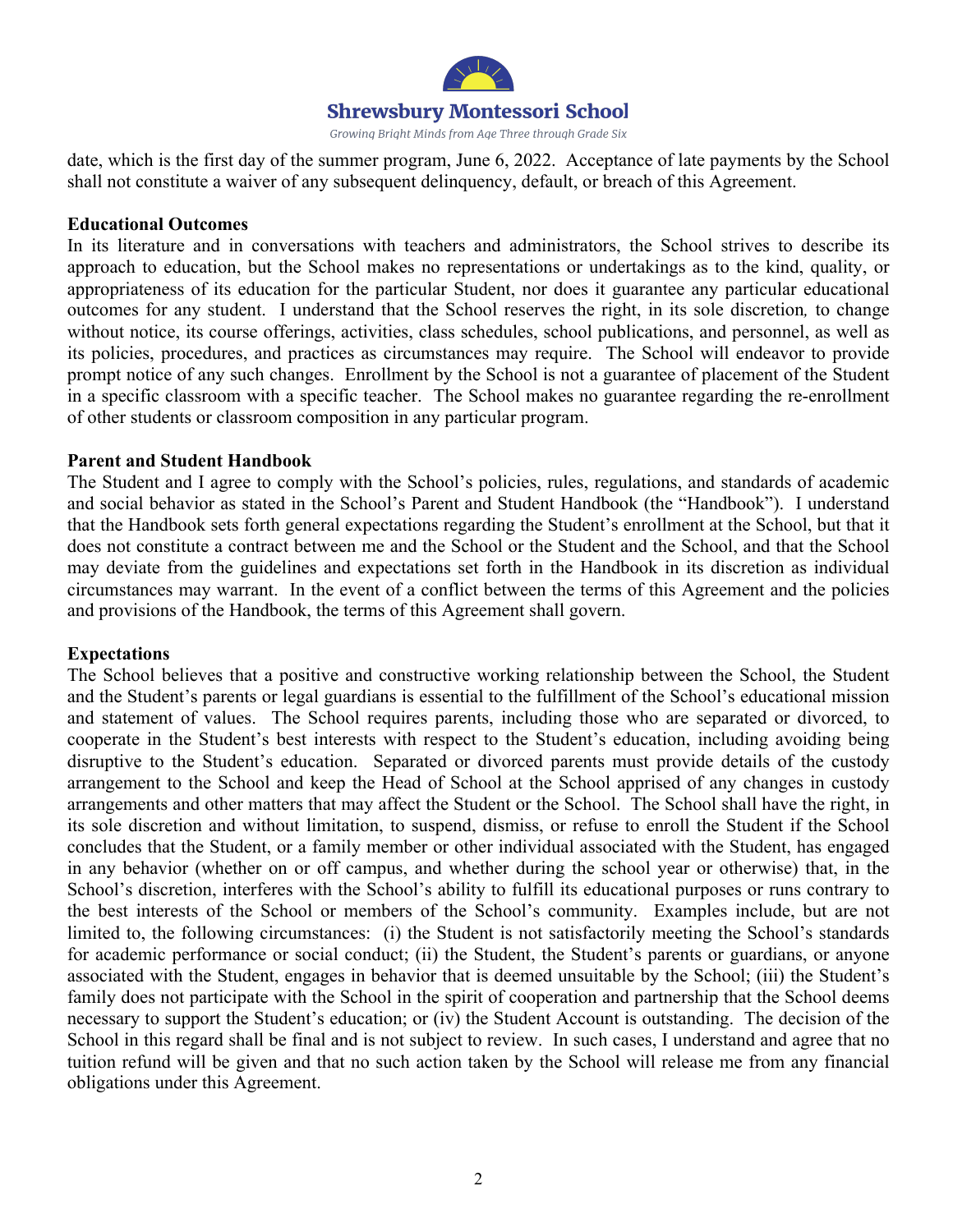

#### **Representations and Warranties**

I understand it is essential that I communicate with the School and promptly disclose to the School any details that may affect the Student's experience at the School. These details may include, but are not limited to, learning styles, medical conditions, behavioral issues, and emotional needs. I attest that all of the information I have provided to the School about the Student is truthful to the best of my knowledge. Any false, inaccurate, incomplete, or misleading statements may be grounds for dismissal of the Student. I affirm that I have disclosed all relevant information about the Student to the School.

#### **Health Insurance**

The School requires that the Student have health insurance coverage with a U.S. insurance company in order to register and attend classes. I am responsible for providing the School with the name of the carrier and policy number that insures the Student on or before the first day of school. I agree to notify the School if this coverage changes and to provide the School with the Student's current health insurance carrier and policy number.

#### **Immunizations**

In accordance with Massachusetts law, the School requires all students to present a certificate of up-to-date immunizations or a certificate of exemption before attending school. I understand that the Student may be prohibited from attending school unless and until the Student has provided proof of immunization signed by a medical professional or proof of a qualified religious and/or medical exemption, pursuant to Massachusetts law.

#### **School Name**

I agree that I am not authorized to use the School's name ("Shrewsbury Montessori School"), any likeness of or reference to the School's name (*e.g.*, "Shrewsbury Montessori" or "SMS" and the like), or crest or logo in any way, including to describe any event, outing, club, sports team, group, or other activity ("the Group") that the Student or I may organize or lead or in which the Student or I may participate, without the express written permission of the Head of School. If the Student or I participate in any activity that uses the School's name or name with likeness or resemblance to the School's name or logo that is parent-organized or led by others, including current and former School faculty, I understand that the Group is not sponsored or endorsed by the School unless I receive written notice from the Head of School stating that the Group has been recognized by the School. I understand that any questions about whether a Group is sponsored by the School should be directed to the Head of School.

#### **Student Media Waiver**

The School's ability to portray its program accurately and vibrantly depends on parents' support of the School's use of images of students and their work. Therefore, by signing below, I authorize the School, its successors and assigns and those acting within its permission and upon its authority, to use the Student's name, photographic image (including portrait, picture, video, or other reproductions), audio recordings of the Student's voice, video-recordings of the Student, and likeness, written or in electronic format, and/or reproductions of the Student's work (collectively referred to herein as "Student Media Information") in the School's publications, marketing and promotional materials, website, press releases, and/or advertising media. I waive the right to inspect or approve the finished product, including written or electronic copy, wherein the Student Media Information appears. I also acknowledge the School's right to crop or alter any photographic image of the Student at its discretion. I authorize the School to use the Student Media Information, as described herein, on more than one occasion, without limitation on the number of times it is used, in perpetuity. I authorize the School to reproduce, or cause to be reproduced and used, the Student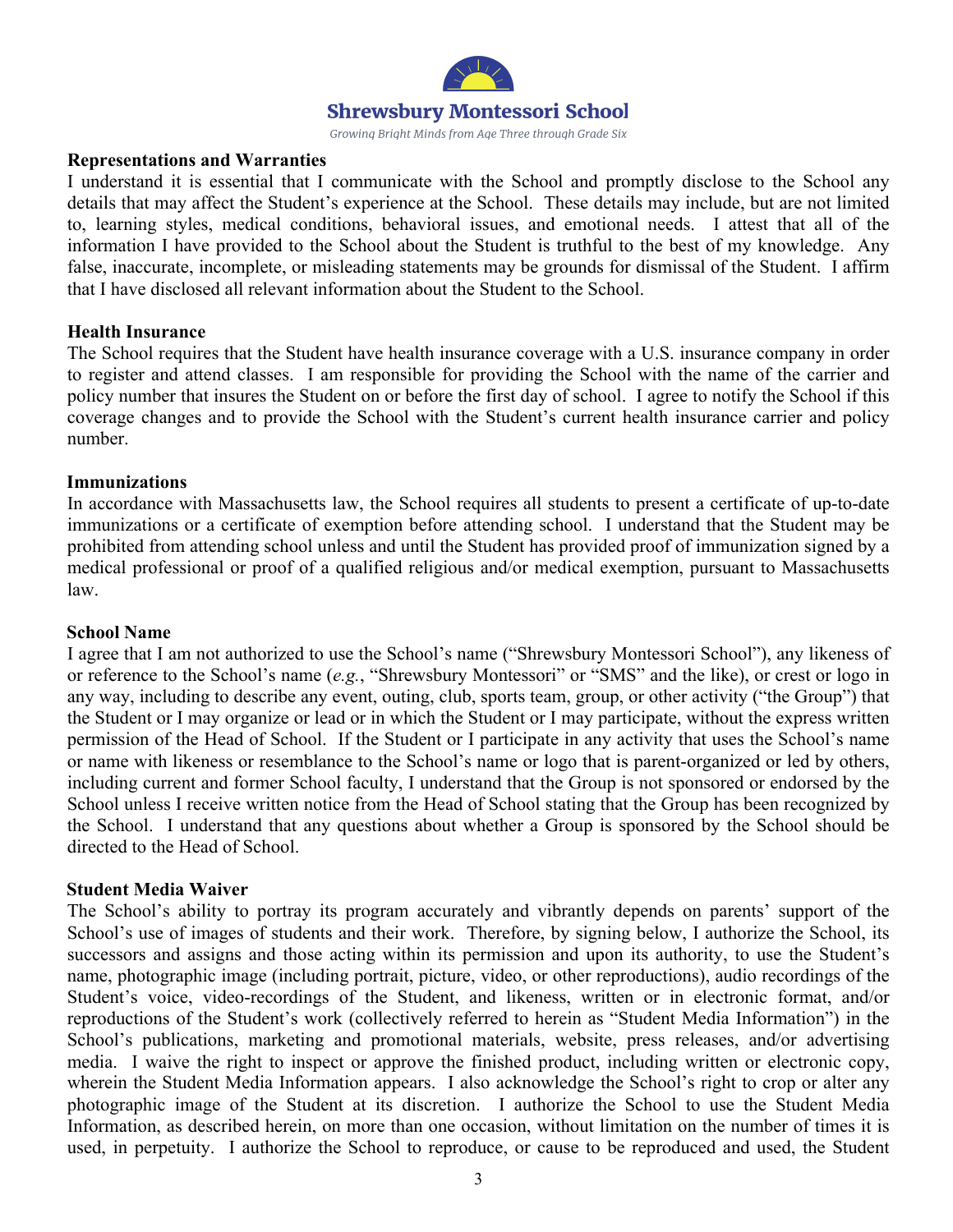

Media Information described herein. I shall not be entitled to any compensation for such use, and I hereby release the School, its affiliates, successors, and assigns, and those acting with its permission and upon its authority, from any liability, responsibility, or claim that may arise by reason of exercise of the authority granted above. **If I do not consent to such use, I agree to notify the Director of Admissions in writing prior to the start of school.** Media release permission is not shared with other students or parents and does not ensure Student Media Information will not appear, if published by a student, parent, or other individual, or in student-run publications or student-run social media sites. While the School strives to abide by parent/guardian wishes, it does not guarantee incidental uses of a student's name or image will never occur.

#### **Force Majeure**

I understand that the duties and obligations of the School under this Agreement may be modified or suspended immediately and without notice because of *force majeure* causes beyond the School's reasonable control and occurring without its fault or negligence, including, but not limited to fire, acts of nature, war, governmental action, terrorism, epidemic, pandemic, or any other event beyond the School's control. If such an event occurs, I acknowledge and agree that my obligations under this Agreement, including the tuition obligations outlined in this Agreement, shall continue and the School's duties and obligations under this Agreement may be modified, suspended, or postponed until such time as the School, in its sole discretion, may safely resume operations. I acknowledge and agree that the sole financial remedy for a *force majeure* event is future service delivery and not a tuition refund. The School may, at its option, revise the school year schedule and/or classes may temporarily be conducted via distance-learning in the School's discretion.

#### **Severability, Counterparts, and Entire Agreement**

This Agreement, and all rights and obligations provided for herein, shall be governed by the laws of the Commonwealth of Massachusetts without regard to conflict of law principles. Any dispute arising out of this Agreement or otherwise between the School and me must be heard exclusively in the state or federal courts located in Massachusetts. If any part of this Agreement is found to be unenforceable or illegal, the remainder of this Agreement shall still be valid and enforceable to the fullest extent permitted by law. This Agreement is the entire agreement of the parties relating to the Student's enrollment at the School, and I acknowledge that I am not relying on any other oral or written agreements. This Agreement may not be amended except in a written document signed by all parties that expressly acknowledges such amendment. Multiple copies of this Agreement may be signed, all of which shall constitute one and the same agreement. I understand that certain provisions of this Agreement will survive termination of the Agreement.

I understand and agree that this Agreement is a binding and enforceable legal obligation and that the School may bring a civil action to enforce the obligation. In such an event, I agree that I shall be liable for and shall pay to the School, its costs, including, but not limited to, attorneys' fees, in bringing and prosecuting the enforcement action, in addition to any other amounts that I may owe the School by way of judgment, settlement, or otherwise.

#### **Signatures are required by one primary legal guardian/parent and additional individuals who are financially or otherwise responsible for the Student.**

I acknowledge that I have read this Agreement and understand and accept all of its terms and conditions.

Initial: